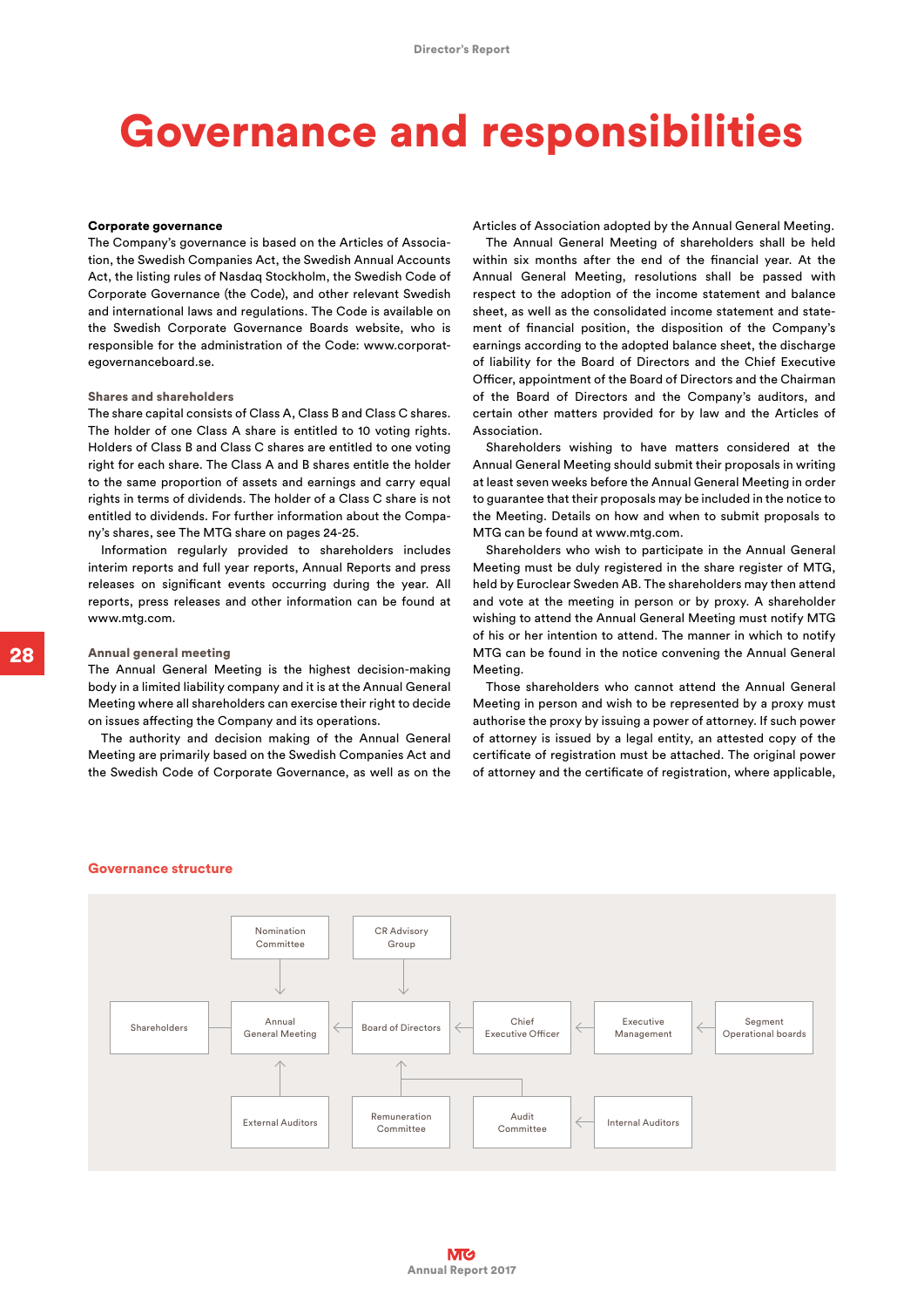are to be sent to Modern Times Group MTG AB in the manner which can be found in the notice convening the Annual General Meeting. The form to use for a power of attorney can be found at www.mtg.com well in advance of the Meeting.

The Annual General Meeting for the 2017 financial year will be held on 22 May 2018 in Stockholm.

#### The Nomination Committee

The Nomination Committee's tasks include:

- Evaluating the Board of Directors' work and composition
- Submitting proposals to the Annual General Meeting regarding the election of Board Directors and the Chairman of the Board
- Preparing proposals regarding the election of Auditors in cooperation with the Audit Committee (when appropriate)
- Preparing proposals regarding the fees to be paid to Board Directors and to the Company's Auditors
- Preparing proposals for the Chairman of the Annual General Meeting
- Preparing proposals for the administration and order of appointment of the Nomination Committee for the Annual General Meeting

In accordance with the resolution of the 2017 Annual General Meeting, the Chairman of the MTG Board of Directors has convened a Nomination Committee, consisting of major shareholders. The Nomination Committee comprises David Chance, Chairman of the MTG Board of Directors; Cristina Stenbeck, appointed by Investment AB Kinnevik; Erik Durhan, appointed by Nordea Funds; and Yvonne Sörberg, appointed by Handelsbanken Funds. Cristina Stenbeck was appointed as the Chairman of the Nomination Committee at their first meeting. The members of the Nomination Committee do not receive any remuneration for their work.

The Nomination Committee will submit a proposal for the composition of the Board of Directors, Board fees and Chairman of the Board to be presented to the 2018 Annual General Meeting for approval. Shareholders wishing to propose candidates for election to the Modern Times Group MTG AB Board of Directors should submit their proposals in writing. Details on how and when to submit proposals to MTG can be found at www.mtg.com.

In its work, the Nomination Committee applies rule 4.1 of the Swedish Corporate Governance Code as its diversity policy. Accordingly, the Nomination Committee gives particular consideration to the importance of an increased diversity on the Board, including gender, age and nationality, as well as depth of experiences, professional backgrounds and business disciplines.

# The Board of Directors as of 31 December 2017

The Board of Directors of Modern Times Group MTG AB comprises six Non-Executive Directors. The members of the Board of Directors are David Chance, Joakim Andersson, Simon Duffy,

Donata Hopfen, John Lagerling and Natalie Tydeman. The Board of Directors' Chairman David Chance, Joakim Andersson, Simon Duffy, Donata Hopfen and John Lagerling were re-elected, while Bart Swanson did not seek re-election and Natalie Tydeman was elected for the first time at the 2017 Annual General Meeting. Biographical information on each Board member is provided on pages 34-35.

#### Responsibilities and duties of the Board of Directors

The Board of Directors has the overall responsibility for MTG's organisation and administration. The Board of Directors is constituted to provide effective support for, and control of, the activities of the Executive Management of the Company. The Board has adopted working procedures for its internal activities that include rules pertaining to the number of Board meetings to be held, the matters to be handled at such regular Board meetings and the duties of the Chairman. The work of the Board is also governed by rules and regulations that include the Swedish Companies Act, the Articles of Association and the Swedish Corporate Governance Code.

In order to carry out its work more effectively, the Board has appointed a Remuneration Committee and an Audit Committee. These committees handle business within their respective areas of responsibilities, and present recommendations and reports on which the Board may base its decisions and actions. However, all members of the Board have the same responsibility for decisions made and actions taken, irrespective of whether issues have been reviewed by such committees or not.

The Board has also adopted procedures for the provision of instructions to the Chief Executive Officer. These procedures require that investments in non-current assets of more than SEK 2,000,000 have to be approved by the Board. The Board also has to approve large-scale programming investments and other significant transactions including acquisitions and divestments of businesses. In addition, the Board has also issued written instructions specifying when and how information, which is required in order to enable the Board to evaluate the Group's and its subsidiaries' financial positions, should be reported.

## Ensuring quality in financial reporting

The working procedures determined annually by the Board include instructions on the type of financial reports and similar information which are to be submitted to the Board. In addition to the full-year report, interim reports and the annual report, the Board reviews and evaluates comprehensive financial information regarding the Group as a whole and the entities within the Group.

The Board also reviews, primarily through the Audit Committee, the most important accounting principles applied by the Group in financial reporting, as well as major changes in these principles. The tasks of the Audit Committee also include reviewing reports regarding internal control and financial reporting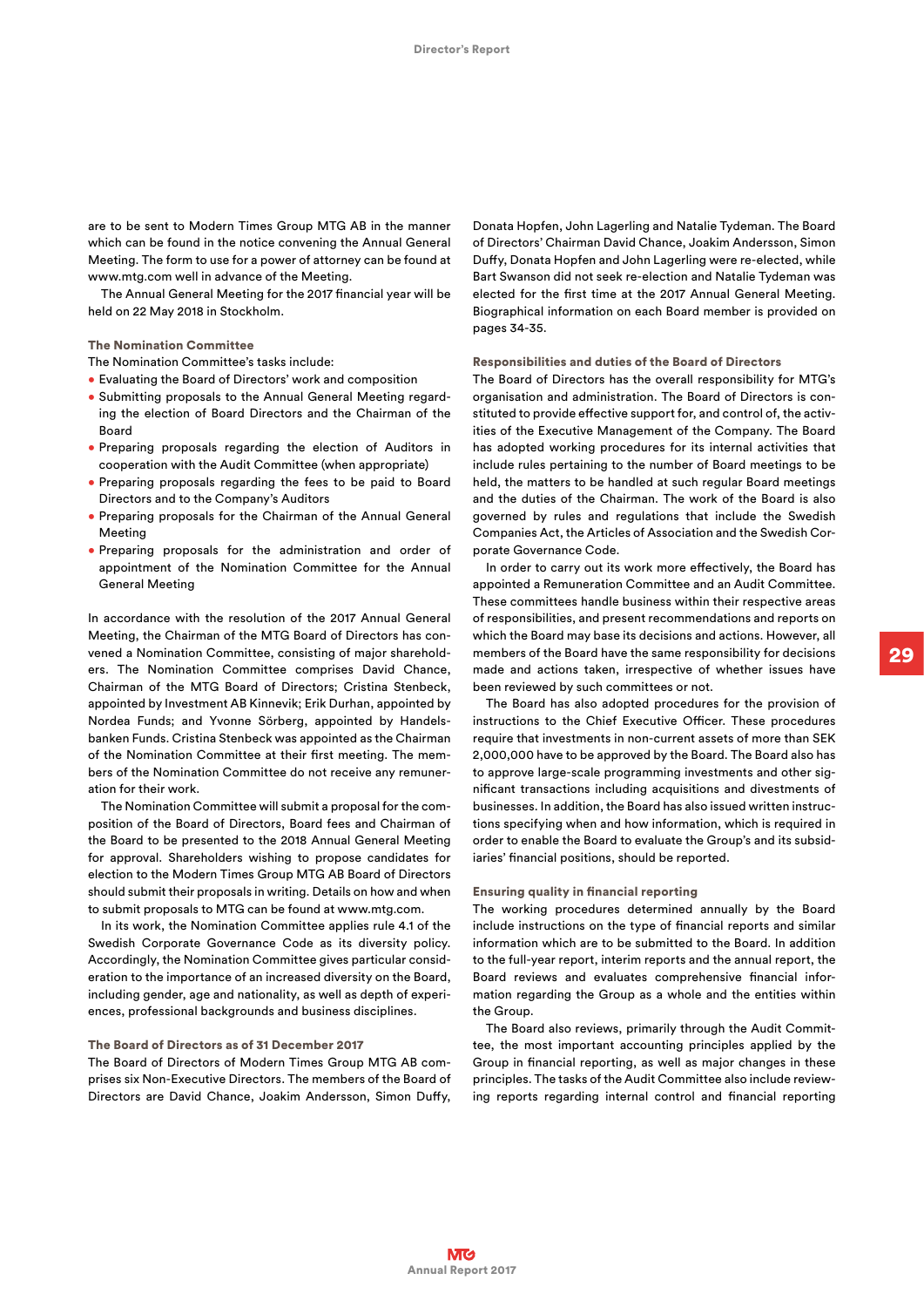processes, as well as internal audit reports submitted by the Group's internal audit function. The Group's external auditors report to the Board as necessary. The external auditor also attends the meetings of the Audit Committee. Minutes are taken at all meetings and are made available to all Board members and to the auditor.

#### Evaluation of the Board of Directors and

#### the Chief Executive Officer

The Board complies with an annual performance review process to assess how well the Board, its committees and processes are functioning and how they might be improved.

Questions focus on whether the Board is adding value to the organisation and on enhancing its performance through examination of Board structure and composition, its operation and effectiveness, and its role in monitoring the execution of agreed strategies. The survey also includes an individual performance review. Answer options include both a quantitative ranking system as well as an opportunity to provide any relevant comments, particularly in relation to ideas for improvement. At the Q4 Board Meeting the Chairman provides the full Board with a report of the outcome of the Board evaluation process. This summary is also presented by the Chairman and discussed with the Nomination Committee.

In addition, every three years a more extensive Board evaluation is undertaken either by an independent Board member or an external consultant. This year, the Chairman of the Board led the evaluation together with an external consultant, which assisted in developing questionnaires, carrying out surveys and summarizing responses.

## Board working procedures

# Remuneration Committee

The Remuneration Committee comprises Joakim Andersson as Chairman, David Chance and John Lagerling. The Board of Directors commissions the work of the Remuneration Committee. The responsibilities of the Remuneration Committee include:

- Issues related to salaries, pension plans and bonus programmes
- Advice to the Board on proposals for the Guidelines for Remuneration applicable to the Chief Executive Officer and Executive Management
- Review and monitoring of the application of the Guidelines for Remuneration, the variable remuneration programmes, and the remuneration structure and levels of remuneration within MTG
- Advice to the Board on long-term incentive schemes

## Audit Committee

The Audit Committee comprises Simon Duffy as Chairman, Joakim Andersson, Donata Hopfen and Natalie Tydeman. The Audit Committee's responsibility is to:

- Monitor the Company's financial reporting
- Monitor the Company's efficiency relating to internal control, internal audit and risk management
- Keep informed regarding the audit of the Annual Report and the consolidated accounts
- Review and monitor the impartiality and independence of the auditor, with special attention to the services provided other than audit
- Assist the Nomination Committee in preparing for the election of auditors at the Annual General Meeting

In addition, the Audit Committee should, when applicable, monitor and secure the quality and fairness of transactions with related parties.

#### Corporate Responsibility Advisory Group

Further to the Board committees, a Corporate Responsibility Advisory Group was established in 2013 to support the Board on corporate responsibility topics. The Directors Simon Duffy and Joakim Andersson are members of the Corporate Responsibility Advisory Group.

# Remuneration of Board members

The remuneration to the Board members is proposed by the Nomination Committee, comprising representatives of the Company's largest shareholders and approved by the Annual General Meeting. The Nomination Committee proposal is based on benchmarking of peer group company compensation and company size. Information on the remuneration to Board members is provided in Note 25. Board members do not participate in the Group's incentive schemes.

# Work of the Board during 2017

The Board reviewed the financial position of Modern Times Group MTG AB and the Group on a regular basis during the year. The Board also regularly dealt with matters involving acquisitions, the establishment of new operations, and matters related to investments in programming and non-current assets. The Board of Directors also reviewed the Group's strategies and future plans with a particular focus on structural options, portfolio realignment and digital transformation. The Board of Directors met 11 times during 2017.

# External auditors

KPMG was elected as MTG's auditor for the financial years 2014 to 2017, and has been the Group's external auditor since 1997. Joakim Thilstedt, Authorised Public Accountant, has been responsible for the audit of the Company on behalf of KPMG since December 2013. Audit assignments have involved the examination of the Annual Report and financial accounting, the administration by the Board and the CEO, other tasks related to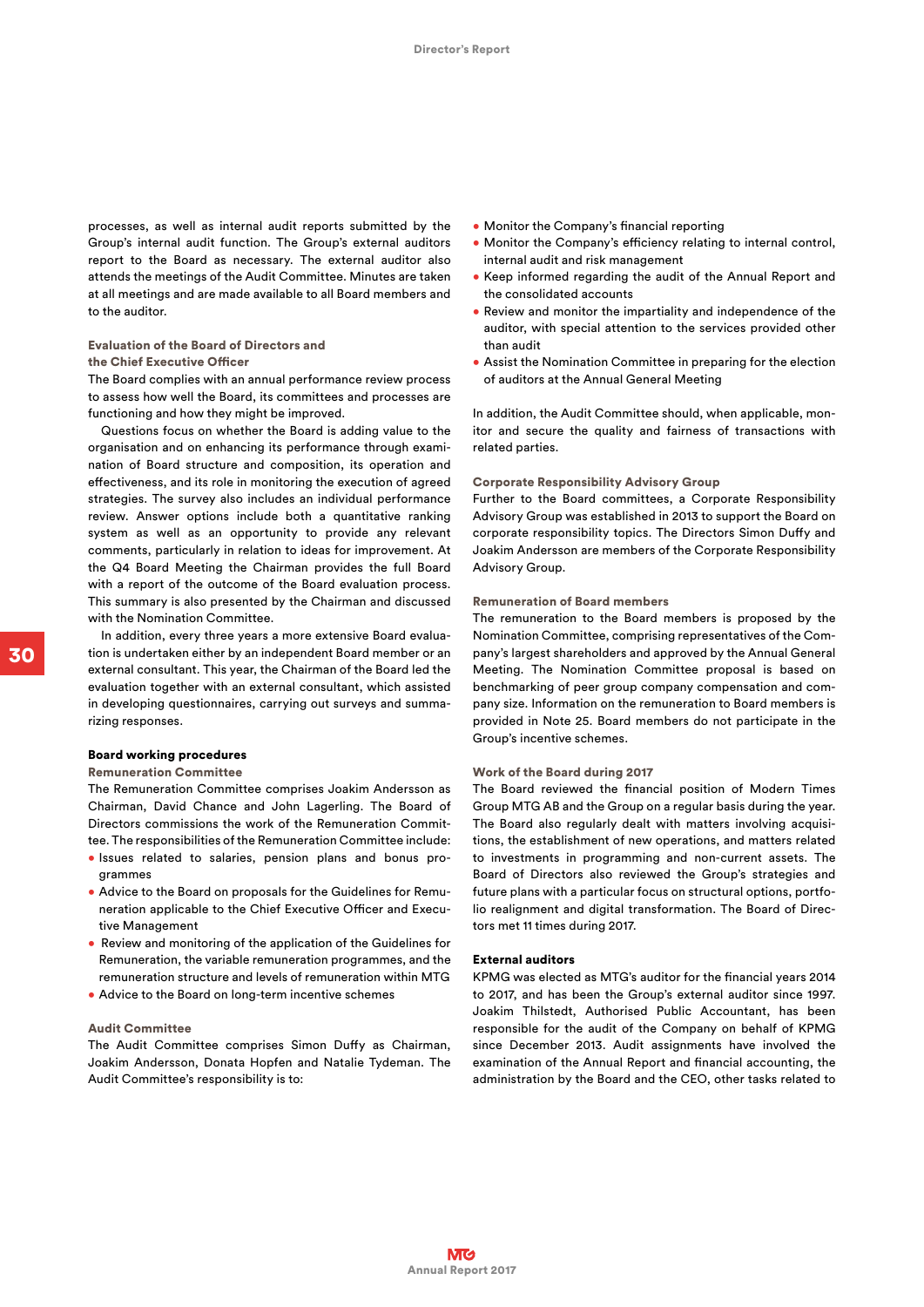the duties of a company auditor, and consultation or other services that may result from observations noted during such examination or the implementation of such other tasks. All other tasks are defined as other assignments.

The auditor reports its findings to the shareholders by means of the auditors' report, which is presented to the Annual General Meeting. In addition, the auditor's report detailed findings at each of the ordinary meetings of the Audit Committee and to the full Board as necessary.

KPMG provided certain additional services in 2017. These services comprised tax compliance work, advice on accounting issues, and advice on processes and internal controls and other assignments of a similar kind and closely related to the auditing process. For more detailed information concerning the auditors' fees, see Note 26.

# Pre-approval of policies and procedures for non-audit related services

In order to ensure the auditor's independence, the Audit Committee has established pre-approval policies and procedures for non-audit related services to be performed by the external auditor. The policy was approved in December 2017 and 2016 by the Audit Committee.

# Executive Management

MTG's Executive Management comprises the Chief Executive Officer (CEO), the Chief Financial Officer (CFO), the Chief Strategy Officer and the Executive Vice Presidents. Biographical information on each executive is provided on pages 36–37.

#### Chief Executive Officer

The CEO is responsible for the ongoing management of the Company in accordance with the guidelines and instructions established by the Board.

The CEO and the Executive Management team, supported by the various employee functions, are responsible for the adherence to the Group's overall strategy, financial and business control, financing, capital structure, risk management and acquisitions. Among other tasks, this includes preparation of financial reports and communication with the stock market. The Company guidelines and policies issued include financial control, communication practices, brands, business ethics and personnel policies.

There is an operational Board for each of the segments. The Chief Executive Officer chairs the operational Board meetings, which are attended by the Executive Management of the relevant business segments, the Chief Financial Officer and other Executive Vice Presidents.

#### Executive remuneration

The guiding principles approved by the 2017 Annual General Meeting can be found in Note 25. Senior executives covered by these guidelines include the Executive Management. The guiding principles have been followed during 2017.

The remuneration paid to the Group's Executive Management is set out in Note 25, together with information about the beneficial ownership of Company shares set out in the biographical information on each executive.

# Proposal for 2018 executive remuneration guidelines

The Board proposes the following guidelines for determining remuneration for MTG's CEO and other senior executives (the "Senior Executives") as well as members of the Board if they are remunerated outside their directorship.

# Remuneration guidelines

The objective of the guidelines is to ensure that MTG can attract, motivate and retain senior executives within the context of MTG's international peers, which primarily consist of Nordic and European media and telecom businesses and global online companies. The aim is to create a remuneration that is market competitive and well balanced, as well as reflective of individual performance and responsibility, both short-term and long-term, and of MTG's overall performance. The aim is also to align the incentives for the Senior Executives with the interests of the shareholders. The intention is that each of the Senior Executives shall have a significant long-term shareholding in MTG in relation to his or her fixed salary and that remuneration to the Senior Executives shall be based on the pay for performance principle.

Remuneration to the Senior Executives shall consist of fixed salary, short-term variable remuneration paid in cash ("STI"), and the possibility to participate in long-term, share- or share price related incentive programs ("LTI") as well as pension and other customary benefits.

# Fixed salary

The fixed salary for the Senior Executives shall be competitive and based on their individual responsibilities and performance.

## Variable remuneration

The STI shall be based on fulfilment of established targets for the MTG Group and in the area of responsibility for each of the Senior Executives, respectively. The result shall be linked to pre-determined, measurable targets (qualitative, quantitative, general, individual). The targets within each area of responsibility are defined to promote MTG's development in the short and long-term.

The maximum payment under the STI shall generally not exceed 100 percent of Senior Executives' individual fixed salary. In order to achieve the intention that the Senior Executives shall